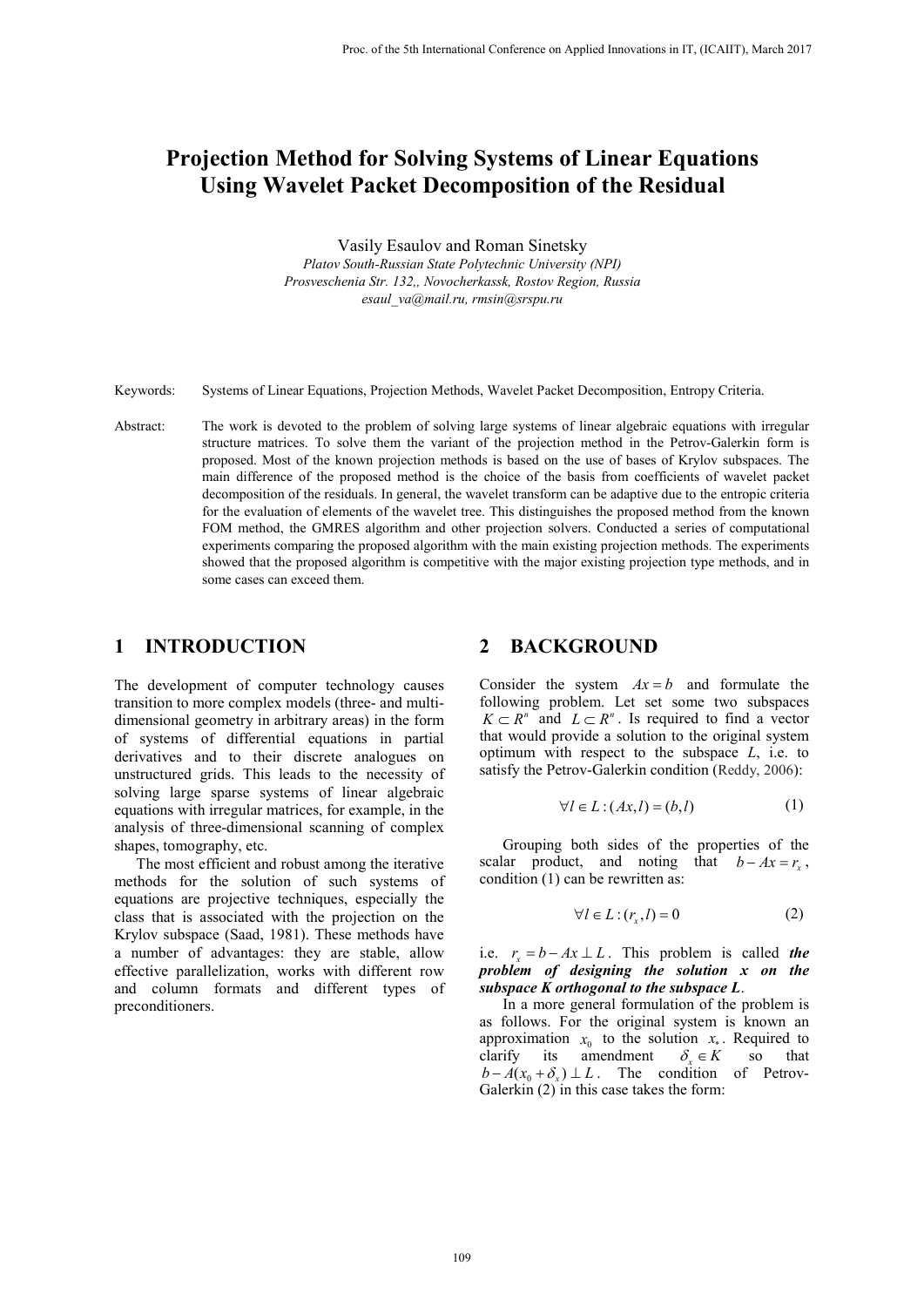$$
\forall l \in L : (r_{x0 + \delta x}, l) = ((b - Ax_0) - A\delta_{x}, l) =
$$
  
(t<sub>0</sub> - A\delta\_{x}, l) = 0. (3)

Let dim  $K = \dim L = m$ . Let's enter in subspaces *K* and the *L* bases  ${v_j}_{j=1}^m$  and  ${w_j}_{j=1}^m$  respectively. It is easy to see that  $(3)$  holds if and only if:

$$
\forall j (1 \le j \le m) : (r_0 - A \delta_x, w_j) = 0 \tag{4}
$$

Introducing matrix notations  $V = [v_1 | v_2 | ... | v_m]$ and  $W = [w_1 | w_2 | ... | w_m]$  for bases, we can write  $\delta_x = Vy$  where  $y \in R^m$  – the vector of coefficients. Then (4) takes the form:

$$
WT(r0 - AVy) = 0 , \t\t(5)
$$

from whence  $W^T A V y = W^T r_0$  and

$$
y = (WT A V)^{-1} WT r0.
$$
 (6)

Thus, the decision should be specified in accordance with the formula:

$$
x_1 = x_0 + V(W^T A V)^{-1} W^T r_0, \qquad (7)
$$

from which immediately follows an important requirement: *in practical implementations of projection methods subspace K and L and their bases should be chosen so that the matrix*  $W<sup>T</sup> A V$ *were either low dimensions, or had a simple structure, easy to inversion*.

Formula (7) comprises a wide class of iterative methods. The simplest situation is when the space *K* and *L* are one-dimensional. Let  $K = span\{v\}$  and  $L = span\{w\}$ . Then (7) takes the form:

$$
x_{k+1} = x_k + \gamma_k v_k \,, \tag{8}
$$

and  $\gamma_k$  is easily found from the orthogonality conditions  $r_k - A(\gamma_k v_k) \perp w_k$ :

 $(r_k - \gamma_k A v_k, w_k) = (r_k, w_k) - \gamma_k (A v_k, w_k) = 0$ , from whence:

$$
\gamma_k = (r_k, w_k) / (Av_k, w_k).
$$
  
Let  $v_k = w_k = r_k$ . Then (8) takes the form:  

$$
x_{k+1} = x_k + \frac{(r_k, r_k)}{(Ar_k, r_k)}.
$$

Since the expression in the denominator represents the quadratic form  $r_k^T A r_k$ , the process of convergence is guaranteed if the matrix *A* is symmetric and positive definite.

The main problem of all these methods is the choice of the dimension *m* of the space *K*.

#### **3 SOLUTION**

In (Esaulov, 2015) proposed an iterative algorithm using wavelet solutions. In the paper we propose to implement (7) using the basis *V* of elements different from that used in Krylov subspaces.

As a variant of the construction of the basis *V* can be the basis of containing levels of decomposition the  $R_0$ -residuals obtained using the wavelet transform (Chui, 1992). Wavelet theory offers a more flexible signal processing technique than the Fourier transform (Bracewell, 2000). It provides the possibility of analysis of the signal not only by its frequency components, but also localizes them. By using wavelet analysis for signal processing it is advisable to use the methods of multiresolution analysis and fast algorithm for finding the wavelet coefficients. Multiscale representation makes it possible to review the signal at different levels of decomposition.

One of the most well-known algorithms for multiresolution analysis is Mallat algorithm (Resnikoff, 1998). In this algorithm, two filters, a smoothing *A* and detailing the *D*, recursively used to obtain data for all available scales. As a rule, filters are of finite impulse response in which the samples of the analysed signal, trapped in a small window, are multiplied by a predetermined set of coefficients, the resulting values are summed, and the window is shifted to calculate the next value of the output. Flowchart of the Mallat algorithm shown in Figure 1.



Figure 1: Flowchart of the Mallat algorithm wavelet analysis of a signal S.

It is also known wavelet packet decomposition (Coifman, 1992), which is characterized by repeated filtering of the detailing coefficients. Wavelet packet decomposition allows better control of the separation process of the original signal spectrum into parts, but significantly increases the computational complexity. In addition, the wavelet packet decomposition contains an excessive number of wavelet coefficients, which can be reduced if to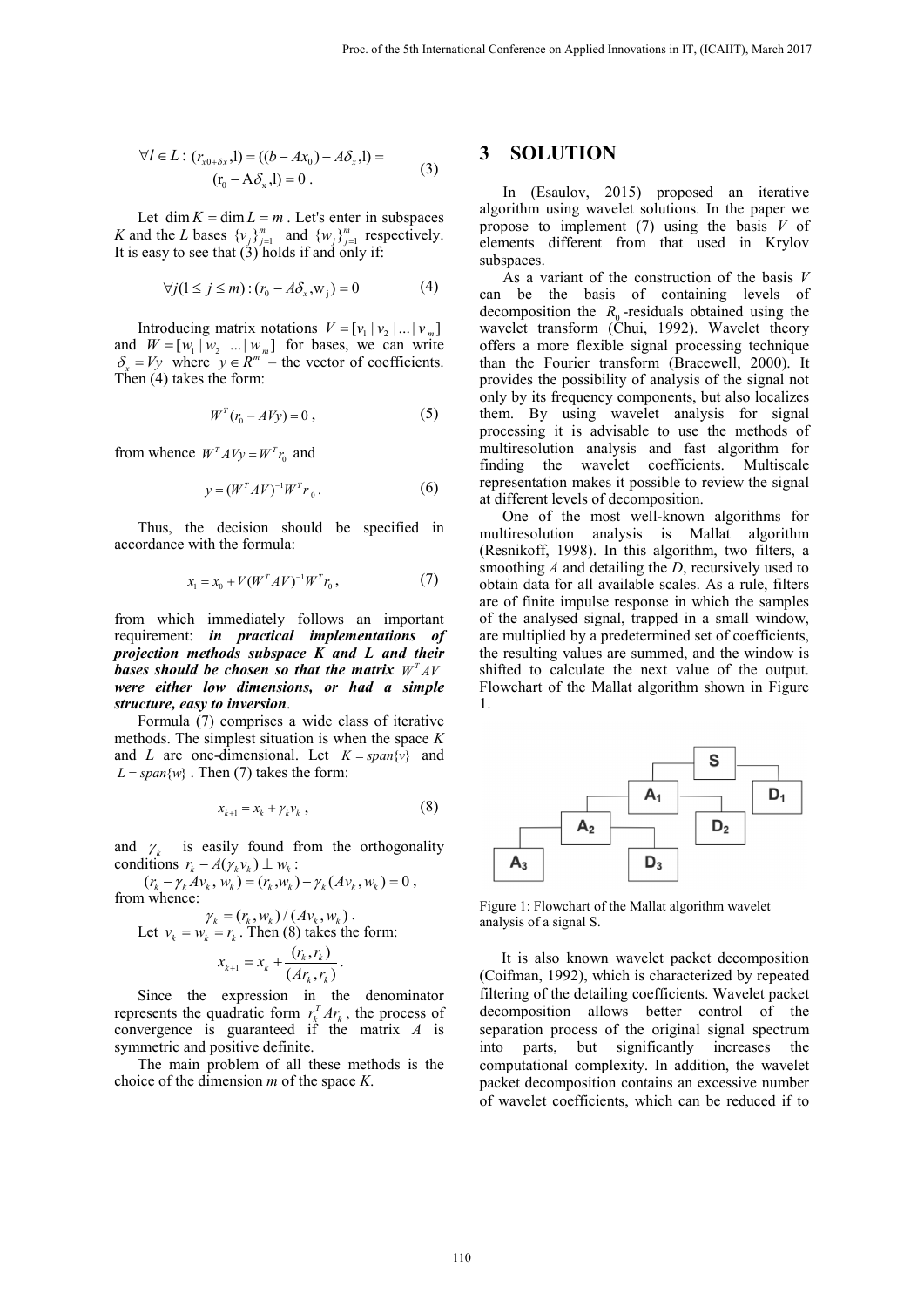organize the search for "best tree". Wavelet packet decomposition is adaptive, and is widely used for the signal compression and noise reduction. It can adapt more accurately to the characteristics of signals by selecting the appropriate optimal form of the tree decomposition, which provides a minimum number of wavelet coefficients for a given accuracy of reconstruction of the signal, and, thus deliberately excludes from the inverse wavelet transform insignificant, redundant information or unnecessary signal details.

A measure of optimality usually is the number of wavelet coefficients to reconstruct the signal with a given accuracy. It can be performed by entropy, evaluated as:

$$
E = \exp(-\sum_{n} p_n \cdot \log(p_n)) \, , \, p_n = |x_n|^2 ||x||^{-2} \qquad (9)
$$

Any averaging of coefficients increases the entropy. While tree analysis calculates the entropy of a node and its split parts. If the entropy is not reduced, when splitting a node, then further branching from this node does not make sense.

In accordance with the proposed working hypothesis the algorithm of solving of the system of linear equations, using wavelets may be formulated as following steps:

- 1. Set an initial approximation  $x_0$ .
- 2. Generate wavelet tree of residuals  $r_0$  in accordance with the selected type of wavelets tree building algorithm and (9).
- 3. On the basis of the wavelet-tree builds subspaces *K* and *L*.
- 4. In accordance with (6-7) the clarification of solutions is carried out.

There are many ways to build bases *V* and *W*. Using of these methods in solving test problems does not give positive result, due to the bad conditioning of the main matrix in the (5). This occurs because of the proximity of the values of individual rows. In view of smoothing and detailing properties of the wavelet transform has been proposed the following approach.

Let there is a wavelet tree  $\Omega$ . The basis of the subspace  $K$  is the set of nodes corresponding to the coefficient of approximation  $\Omega$ <sub>L</sub>. As the basis *W* of the subspace *L* selects the set of nodes  $\Omega$ . corresponding to detailing coefficients. This choice can be explained by the fact that in view of the approximation properties of the elements of the basis *V* it will display the most relevant information about the structure of residuals  $r_0$ .

The vectors corresponding to the elements of the basis of the subspace *W* of *L* are sparse in many cases. This fact can avoid orthogonalization of the basis *V*.

#### **4 EXPERIMENTS**

As test problems was used examples from the Regularization Tools library for MATLAB (Hansen, 2007). The maximum number of iterations was set to 500, convergence error was assumed to be  $10^{-9}$ .

As the first test problem was taken the system of linear algebraic equations of Fox & Goodwin problem (Baker, 1977). The order of the main matrix was set to 100. Table 1 shows values of relative errors of solutions for Fox & Goodwin problem: Transpose-free quasi-minimal residual method (tfqmr), Generalized minimal residual method (gmres), Conjugate gradients squared method (cgs), Quasi-minimal residual method (qmr).

Table 1: Solution of the Fox & Goodwin problem by MATLAB solvers.

| Solver | Error, $%$ |
|--------|------------|
| tfqmr  | 0.027      |
| gmres  | 0.029      |
| cgs    | 0.025      |
| amr    | 0.029      |

Table 2: Solution of the Fox & Goodwin problem by the proposed algorithm

| Wavelet<br>type  | Error, $%$      |                |                 |                |
|------------------|-----------------|----------------|-----------------|----------------|
|                  | Using the one-  |                | Using the one-  |                |
|                  | dimensional     |                | dimensional     |                |
|                  | decomposition   |                | reconstruction  |                |
|                  | basis           |                | basis           |                |
|                  | $V = A\Omega_L$ | $V = \Omega_L$ | $V = A\Omega_L$ | $V = \Omega_L$ |
|                  | $W=\Omega_r$    | $W = \Omega_r$ | $W=\Omega_r$    | $W = \Omega_r$ |
| db1              | 0.085           | 0.066          | 0.018           | 0.087          |
| dh2              | 0.064           | 8.773          | 0.329           | 5.197          |
| d <sub>b</sub> 8 | 0.324           | 5.911          | 0.125           | 7.485          |
| sym <sub>2</sub> | 0.064           | 4.378          | 0.329           | 0.356          |
| sym <sub>8</sub> | 0.324           | 6.172          | 0.335           | 6.167          |
| coif5            | 0.136           | 23.527         | 0.427           | 6.415          |

Table 3: Solution of the Shaw problem by MATLAB solvers.

| Solver | Error, $%$ |
|--------|------------|
| tfqmr  | 0.592      |
| gmres  | 0.644      |
| cgs    | 0.602      |
| amr    | 0.650      |